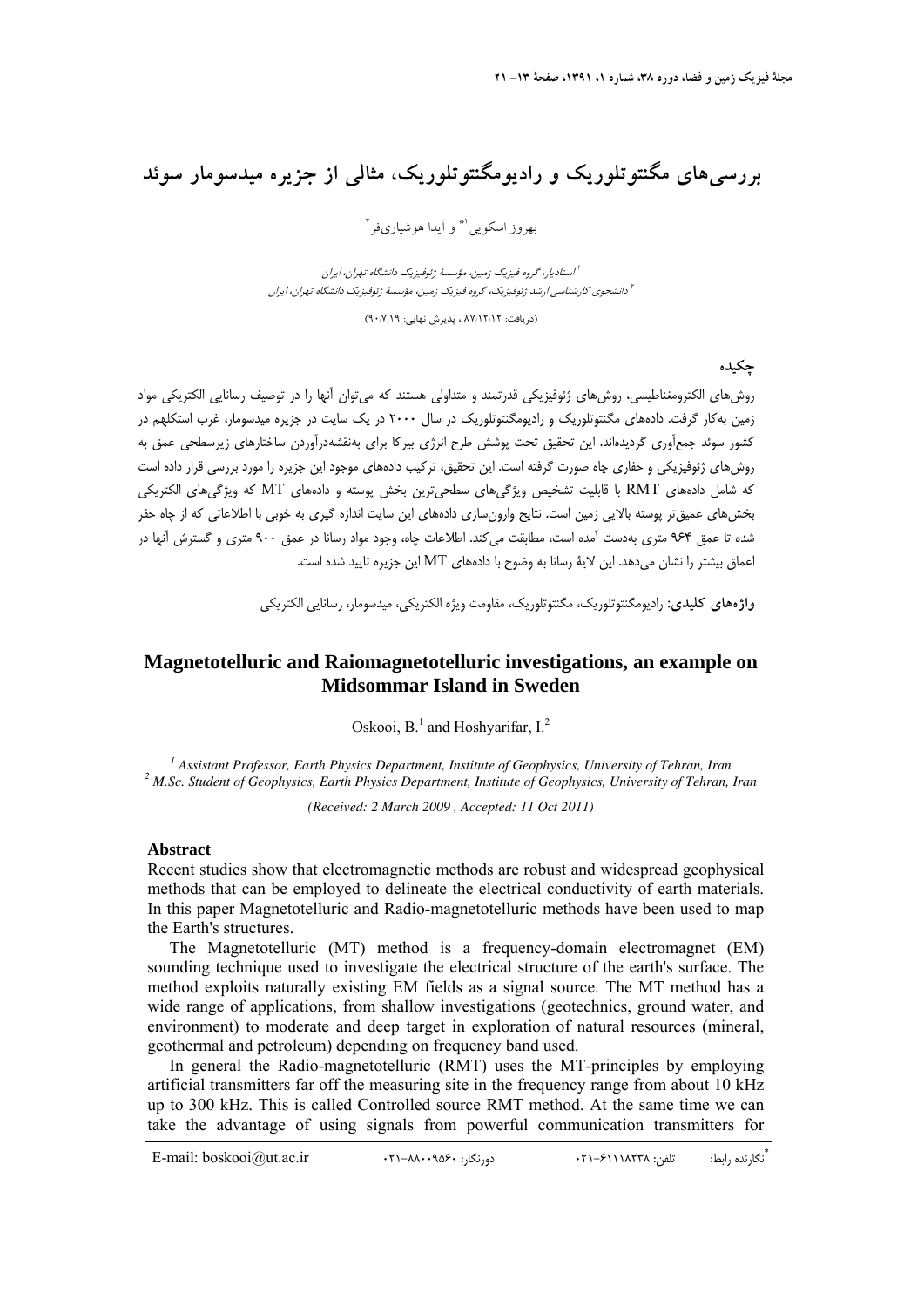submarines in the very low frequency range (VLF) from 10 to 30 kHz. In this study we used only the latter case.

Data were collected in year 2000 at one site located on Midsommar Island, west of Stockholm, Sweden. This work has been done under the coverage of Björkö Energy Project which has been designed to map the structure at depth with geophysical methods and by drilling. Combined data including RMT data which reflects the characteristics of the uppermost part of the earth and MT data reflecting the characteristics of the deeper parts of the earth's upper crust at the island are considered. Hence, a good coverage from surface to deeper part of the earth can be obtained.

For RMT measurements radio signals with frequency ranges from 15 to 30 kHz have been used while in MT method three bands have been applied with frequency ranges from 256 Hz to 8192 Hz, 8 Hz to 256 Hz, and 0.25 s to 8 Hz for band 1 to band3, respectively. In some frequencies a weak correlation were observed due to the noisy data which were collected mostly from band 3. So these data were put aside and we placed more emphasis on the rest.

MT and RMT data, resulted from 1D inversion, had been processed in order to obtain resistivity variation with depth. As a result, electrical structures from upper parts of the crust to 3000 meters depth have been plotted for this site. RMT data are being used to evaluate the characteristics of structures from the surface to 200 meters depth, which demonstrate decrease in the electrical resistivity. This parameter increases down to 600 meters depth then there is a decline in the electrical resistivity in deeper parts. From 900 meters to 1300 meters, a conducting zone has been detected by using MT data.

Inversion results correlate perfectly with borehole data which had been drilled to 964 meters depth on the island. From the surface to 200 meter depth low electrical resistivity about 300 can be detected which interpreted as brackish water. From 200 meters to 670 meters the electrical resistivity increases to about 5000and the lithology of this part indicates Jotnian sandstone with sharp boundary. From 670 meter to 900 meter the electrical resistivity exceeds. From 900 meters to 960 meters depth the electrical resistivity decreases to about 600 most probably due to the electrical nature of the breciated quartz lithology at that depth. From this depth down to 1300 meter a conducting zone is detected probably due to the abundant fractures in rocks which contain fluids and the MT data confirms this by showing resistivity lows.

In regard to the frequency gap between MT and RMT data, it is suggested to combine another electromagnetic method such as, CSMT which data can be controlled better with less noisy data while filling this gap. Professor Laust Pedersen from Uppsala University is apprecitaed for providing the data to be reprocessed and reported.

**Key words:** Electrical conductivity, Electrical resistivity, Magnetotelluric, Midsommar Island, Radiomagnetotelluric.

زياد است كه ميتوان با استفاده از آن، مرزهاي مشخصي را تعيين كرد و به نقشه درآورد. روشهاي الكترومغناطيسي، روشهايي قدرتمند، چندمنظوره و گسترده هستند كه با آنها ميتوان مقاومت ويژه الكتريكي مواد زمين را تعيين كرد. اين روشها براساس پاسخ

مقاومت ويژه الكتريكي در بيشتر مواد زمين در بازهاي از  $\zeta$ جند دهم اهممتر ( $\Omega$ m) تا دهها هزار اهم تر قرار دارد. بنابراين تفاوت زيادي در مقاومت ويژه بين ساختارهاي زمينشناسي در همسايگي يكديگر وجود دارد. در برخي مناطق تفاوت بين مقاومت ويژه الكتريكي مواد به قدري

**1 مقدمه**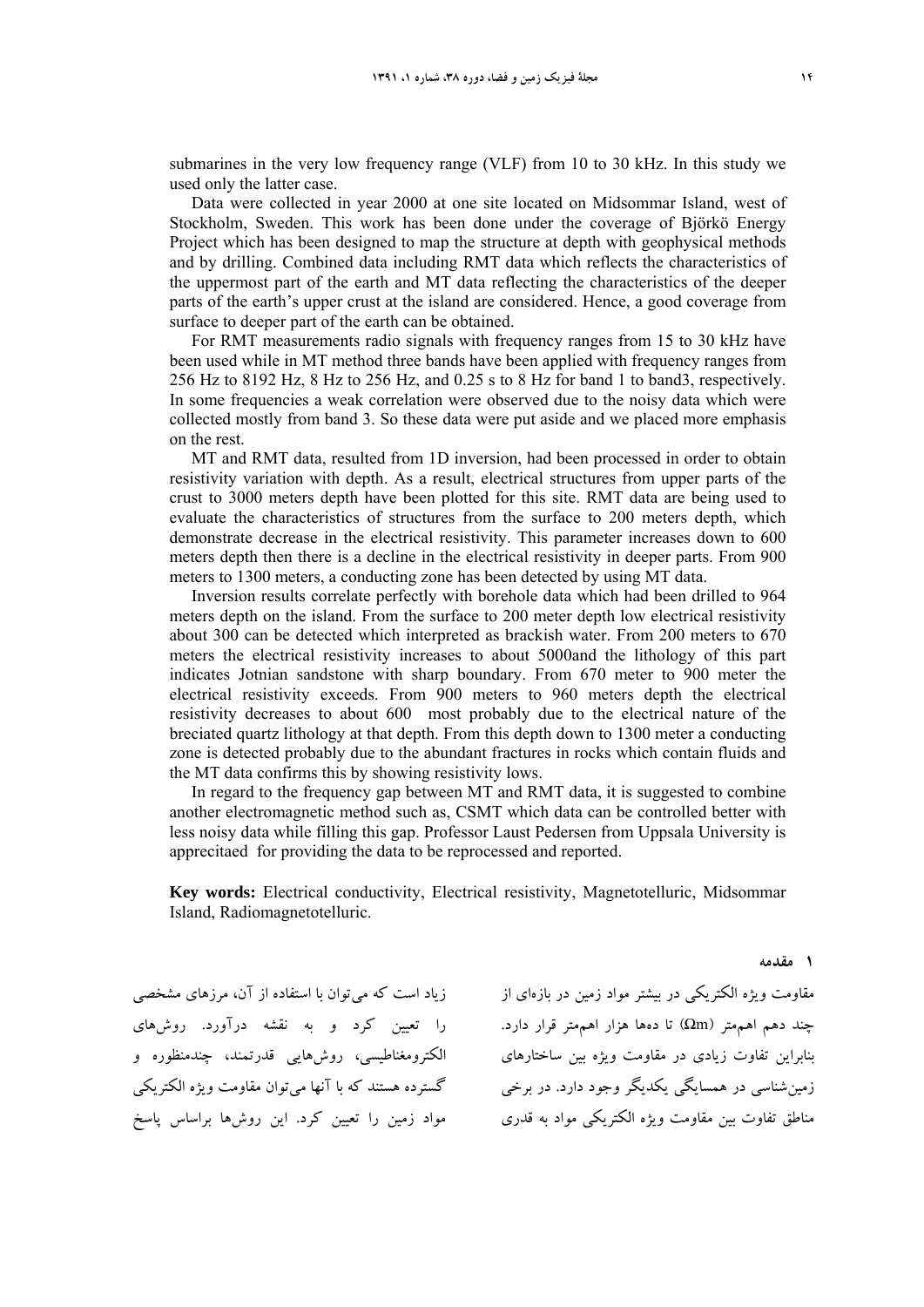ساختارهاي زيرسطحي نسبت به انتشار ميدانهاي الكترومغناطيسي استوار هستند (اسكويي و همكاران،  $(7 \cdot \cdot \Delta)$ 

در دهة ،1950 تيكونوف و كانيارد دريافتند كه اگر تغييرات ميدانهاي مغناطيسي و الكتريكي درصورتيكه بهطور همزمان اندازهگيري شود ميتوان نسبت مختلطي به نام امپدانس را بهدست آورد كه نفوذ ميدانهاي الكترومغناطيسي را به داخل زمين توضيح ميدهد. اين نفوذ ميدانهاي الكترومغناطيسي به داخل زمين بستگي به دوره سيگنالهاي الكترومغناطيسي و رسانايي ساختارهاي زيرزميني دارد. ميدانهاي الكترومغناطيسي كه بهطور طبيعي در زمين القا 10 ثانيه <sup>3</sup> 10 تا -4 شدهاند، طول موجهايي از حدود دارند. عمق زيادي كه با استفاده از اين روش ميتواند به تصوير كشيده شود يكي از مزاياي اين روش در مقايسه با ديگر روشهاي الكترومغناطيسي است كه معمولاً در آنها بيشينه عمقي كه ميتوان كاوش كرد با اندازه منبع موجود محدود ميشود.

بررسي روشهاي الكترومغناطيسي در دو حوزه صورت ميگيرد: روشهاي الكترومغناطيس در حوزه زمان و ديگري روشهاي الكترومغناطيسي در حوزه بسامد.

در اين تحقيق روشهايي كه مورد بررسي قرار ميگيرد در حوزة بسامد هستند. منشأ روش مگنتوتلوريك (MT (ميدانهاي طبيعي است. ديگر روشهاي الكترومغناطيسي به منابع تغذيه قدرتمند و كنترل جريان نياز دارند. از جمله اين روشها روش راديومگنتوتلوريك (RMT (است كه در اين تحقيق نتايج و دادههاي آن نيز مورد بررسي قرار ميگيرد.

**2 منطقه مورد بررسي** 

اين تحقيق به بررسي ساختار پوسته فوقاني زمين در جزيره

ميدسومار (Midsommar) واقع در جنوبغرب جزيره بيركا (Bjorko (در درياچه ملارن (Malaren (كشور سوئد ميپردازد. دادههاي مورد استفاده در سال2000 را نگارنده برداشت كرده است و اين عمليات تحت پوشش پروژه انرژي بيركا (Project Energy Bjorko (براي به نقشه درآوردن ساختارهاي عمقي با استفاده از روشهاي ژئوفيزيكي MT و RMT صورت گرفته است. براي اندازهگيريهاي RMT از سيگنالهاي راديويي در بازه 15000 تا 300000 هرتز و در اندازهگيريهاي MT از سه باند بسامدي كه در جدول زير آورده شده، استفاده شده است.

**جدول.1** بازه بسامدهاي MT مورد استفاده در پروژه MT.

| بسامد پایینی<br>(هرتز) | بسامد بالايي<br>(هرتز) | ىاند |
|------------------------|------------------------|------|
| ۲٥٦                    | <b>A197</b>            |      |
|                        | ۲٥٦                    |      |
| $1/\mathcal{E}$ S      |                        |      |

در اين بررسي، نتايج حاصل از وارونسازي يكبعدي (inversion D1 (تركيب دادههاي مگنتوتلوريك و راديومگنتوتلوريك آورده شده است كه ساختار عمق را از نزديكي سطح زمين تا عمق 3000متر نشان ميدهد.

**3 وارونسازي يكبعدي دادهها (inversion -D1 (** بــهمنظــور تفــسير صــحيح انــدازهگيــريهــاي ســطحي مولفـههـاي ميـدانهـاي مغناطيـسي والكتريكـي، نيـاز بـه دانستن مفـاهيم اوليـه بـرهم كـنش ايـن ميـدان هـا بـا زمـين اســت. پديــده توليــد وانتــشار امــواج الكترومغناطيــسي در اواسـط قـرن نـوزدهم بررسـي شـد. تحقيقـات تجربـي (ماننــد وارد و ههمــن، 1991)، نــشان مــيدهنــد كــه همــه پديدههاي الكترومغناطيـسي از معـادلات ماكـسول پيـروي مي كنند.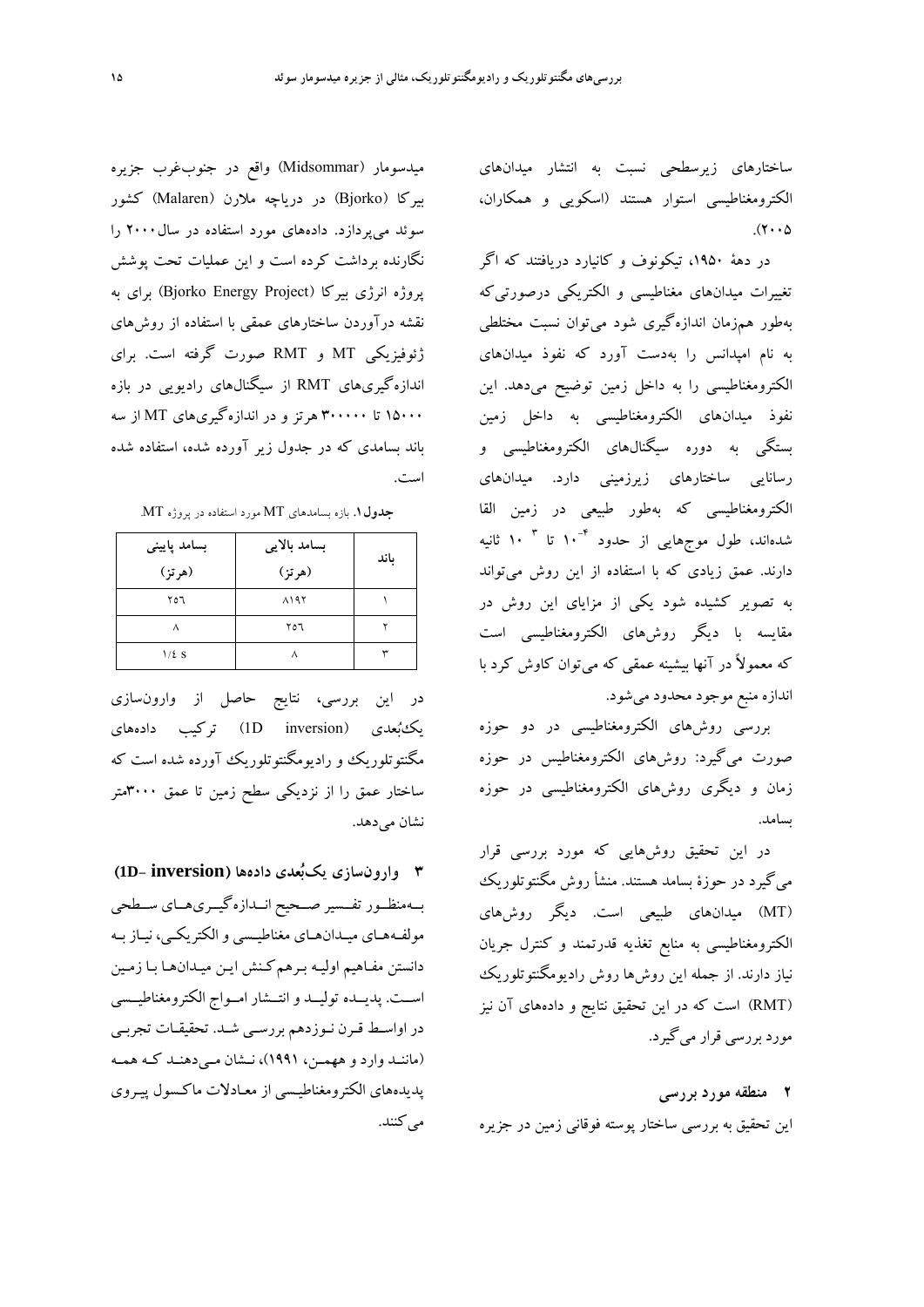

**شكل.1** نقشه زمينشناسي منطقه مورد بررسي (هنكل، 2000).

بــهدليــل اينكــه در عمــل زمــين بــه شــكل يــكبعــدي واقعـــي وجـــود نـــدارد، از دترمينـــان (Determinant ( تانـسور امپـدانس كـه بـه آن امپـدانس مـوثر Effective( (Impedance نيـــزمـــيگوينـــد، اســـتفاده مـــيشـــود (لـي و پدرسـون، 1991). دترمينـان تانـسور امپـدانس را بـا استفاده از عناصر ماتريس امپدانس به صورت زير محاسـبه ميشود:

$$
Z = \sqrt{Z_{xx} Z_{yy} - Z_{xy} Z_{yx}}
$$
 (6)

و مقاومتويـژه ظـاهري و فـاز بـراي زمـين يـك بعـدي بـه صورت زيرقابل محاسبه است:

$$
\rho_{ai} = \frac{1}{\mu_0 \omega} |Z_i|^2 \tag{2}
$$

$$
\varphi_{ai} = pahse(Z_i) \tag{9}
$$

 در مغناطيـسي نفوذپزيري μ<sup>0</sup> و i=xx,xy,yx,yy,DET كه فضاي آزاد و DET بيانگردترمينان دادهها است. وارونسازي يكبعدي دادههاي دترمينان با استفاده

در مبحث القـا مـوج روشـن شـده اسـت كـه در مـورد يـــك توزيـــع رســـانايي كلـــي در زمـــين، مولفـــههـــاي ميـدان الكتريكــي افقــي (Ey ,Ex (و بـ هصــورت زيــربــا مولفههاي ميدان مغناطيسي افقي  $(\rm H_x ~, \rm H_y)$  مـرتبط هـستند (كانتول 1960):

$$
\begin{bmatrix} E_x \\ E_y \end{bmatrix} = Z \begin{bmatrix} H_x \\ H_y \end{bmatrix} \tag{1}
$$

Z يك ماتريس 2×2 است كـه درحكـم تانـسور امپـدانس مختلط شناخته ميشود:

$$
Z = \begin{bmatrix} Z_{xx} & Z_{xy} \\ Z_{yx} & Z_{yy} \end{bmatrix}
$$
 (7)

Z بهمنزلة تابع تبـديل مگنتوتلوريـك ( Magnetotelluric Function Transfer (شناخته مـيشـود. بـراي يـك زمـين D1 كــه هــيچ جهــت ترجيحــي وجــود نــدارد، معــادلات ماكسول، ساختار زيـر را بـراي تانـسور امپـدانس بـهدسـت مي دهد:

$$
Z = \begin{bmatrix} 0 & Z \\ -Z & 0 \end{bmatrix} \tag{7}
$$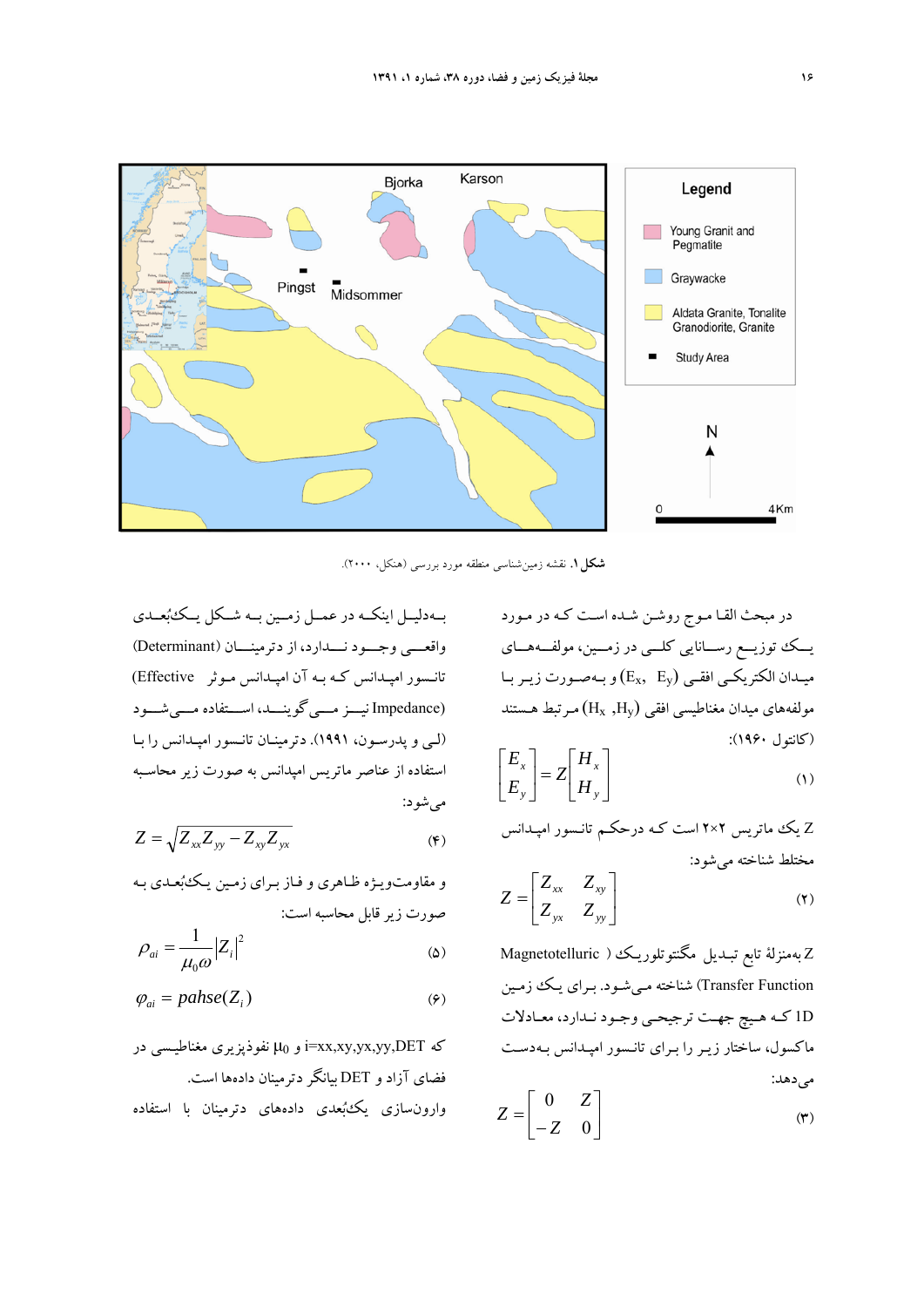از رهيافت عرضه شده از سوي پدرسن (2004) صورت گرفته است. در اين برنامه خطاي ميانگين مربعي كل (error square-mean total (مدل برآورده شده براي تعريف سطح برش (level truncation (استفاده ميشود تا تعادل معقولي بين قدرت تفكيك و واريانس مدل بهدست آيد. اين تعادل، بيشتر با دادهها تعيين ميشود و به فرضيات بيشتري بهجز اينكه جملات گرايست (bias terms) بايد بهخوبي برآورده شوند، نياز ندارد. دادههاي MT بهصورت مقاومتويژه ظاهري و فازپاگيري (برحسب بسامد يا دوره تناوب) درحكم ورودي به برنامه برگردان پدرسن داده شدهاند (اسكويي و پدرسن،  $(7 \cdot 0)$ 

در شكلهاي ۳ تا ۵ نتايج وارونسازي با رسم مقاومتويژه برحسب عمق، بههمراه مقاومتويژه و فاز برحسب بسامد آورده شده است. در شكل 3 سونداژ داده MT شامل اطلاعاتي از سه باند بسامدي آن و نيز اطلاعات بسامدهاي RMT نشان داده شده است. در سمت راست نمودار مقاومتويژه و فاز برحسب دوره آورده شده است. دورههاي كم مربوط به دادههاي RMT و دورههاي بلندتر مربوط به دادههاي MT هستند. درسمت چپ نتايج وارونسازي با استفاده از همة اين دادهها آورده شده است. از سطح تا عمقي در حدود 250 متر مربوط به دادههاي RMT است، سپس تا عمق 3000متر مربوط به دادههاي MT هستند. همانطور كه مشاهده ميشود از عمق 2000 متر به بعد مقاومتويژه ثابت باقي ميماند.

دادههاي RMT) بسامدهاي زياد) اطلاعات را از قسمتهاي بالاي زير سطح فراهم ميكنند. نتايج وارونسازي دادههاي RMT بهتنهايي در شكل 4 آورده شده است. از سطح زمين بهترتيب

ساختار رسانا تا عمق در حدود 10 متر سپس ساختار مقاوم تا عمق 20 متر و بعد از آن ساختار رسانا تا عمق 40 متر و تا عمق 80 متر ساختار مقاوم ميشود و درنهايت ساختار رسانا تا عمق 110 متر مشاهده ميشود. از عمق 150 متر به بعد تقريباً مقاومتويژه ثابت ميشود.

از آنجا دادههاي MT با بسامد باند 3 داراي نوفه تشخيص داده شد نتايج وارونسازي با استفاده از داده RMT و دادههاي MT باند 1 و 2 در شكل 5 نشان داده شده است. همانطور كه مشاهده ميشود از عمق 200 تا 800 متر لايهاي مقاوم و به طرف عمق يك ناحيه انتقالي با ساختاري نسبتاً رسانا از عمق 1000 تا 1400 متروجود دارد.

**4 اطلاعات چاه موجود در جزيره ميدسومار** 

از نتايج لاگ چاه موجود كه در جزيره نيز براي تفسير دادهها استفاده شد. مشخصات اين لاگ بهصورت زير است. از سطح تا عمق 200 متر مقاومتويژه كم، در حدود Ω*m*،300 مشاهده ميشود كه تفسير اوليه آن نشان از وجود آب شور فسيلشده دارد. از عمق 200 متر تا 670 متر، مقاومتويژه در حدود Ω*m* 4000 افزايش مييابد و بنا بر اطلاعات موجود، از نظر چينهگاري اين قسمت ماسهسنگ با سن جوتنين (Jotnian) (ca. 1.2-1.5 Ga) است. مرز مشخص بستر وجود دارد و امتداد لايهها 60 درجه است. از عمق 670 تا 900 متر شيب لايهها 80 درجه ميشود و مقاومتويژه نيز افزايش مييابد. از عمق 900 متر تا 960 متر مقاومتويژه كاهش مييابد، در حدود Ω*m*،600 و سنگشناسي اين قسمت، كوارتزهاي برشي شده است.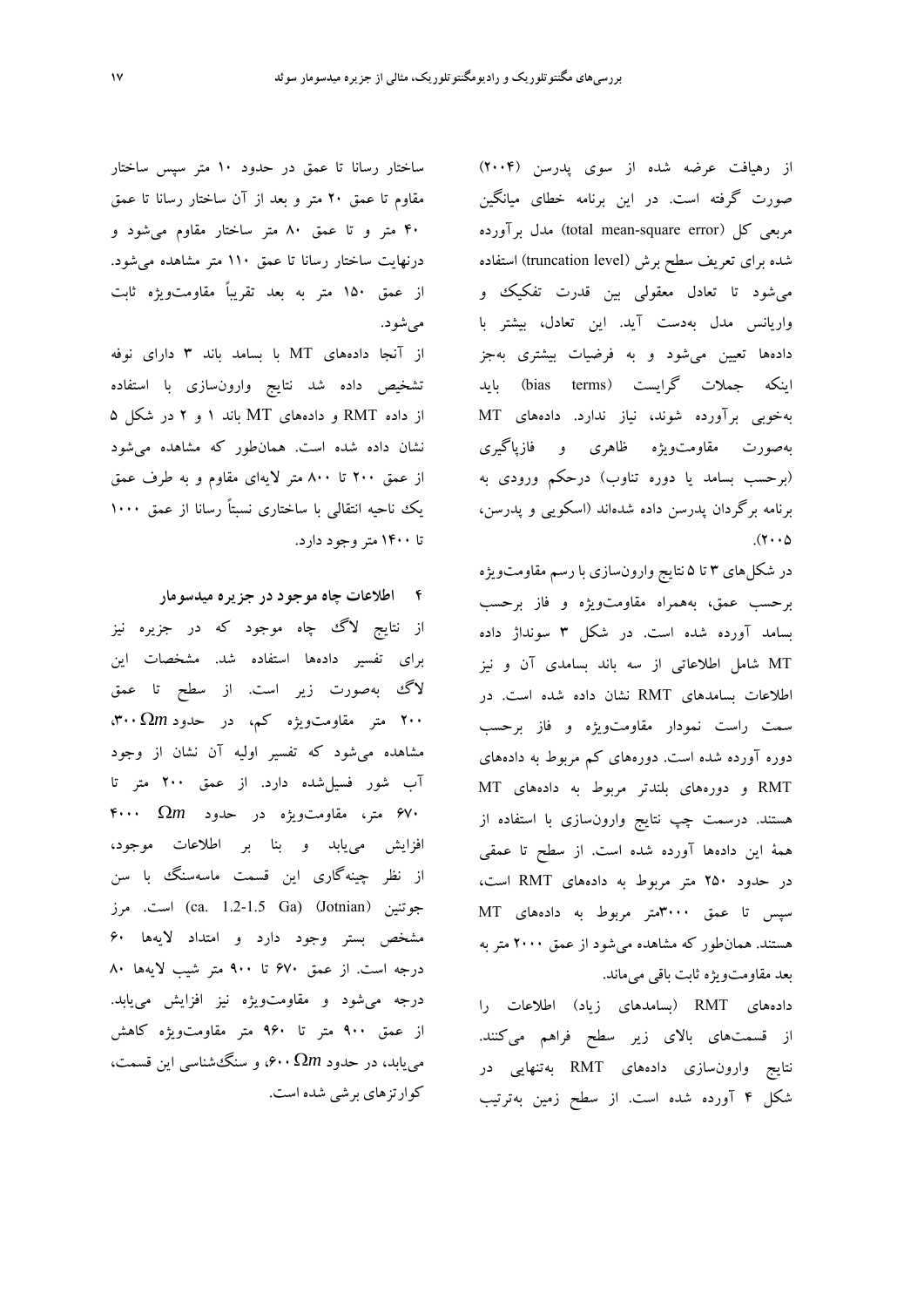

**شكل.2** توالي چينهنگاري چاه حفر شده در جزيره ميدسومار (هنكل، 2000) .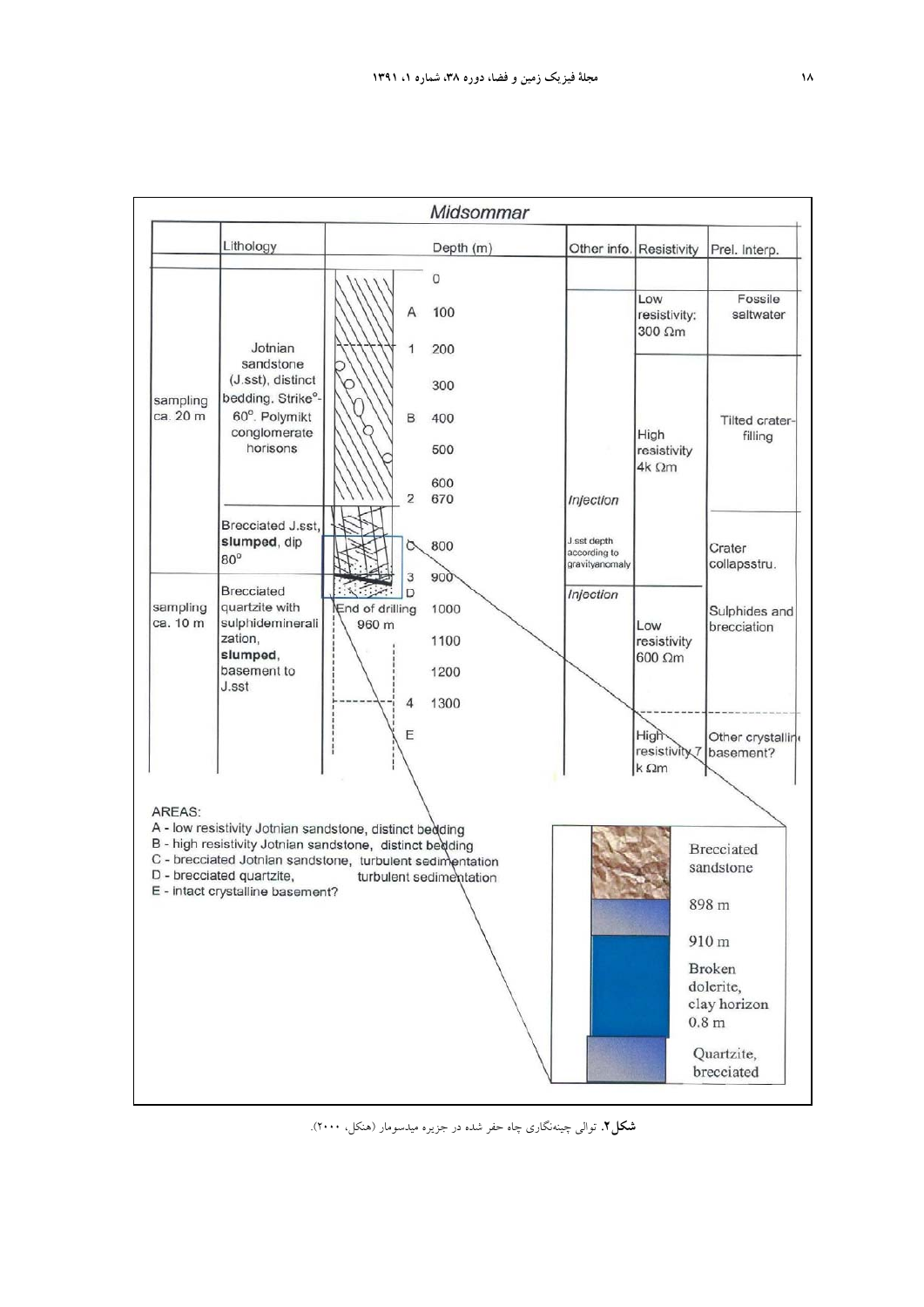

**شكل.3** بهترتيب از بالا به پايين مقاومت ويژه – فاز (سمت راست)و مدل يكبعدي مقاومتويژه برحسب عمق براي سه باند بسامدي MT و يك بانـد بـسامدي RMT) سمت چپ).



**شكل.4** بهترتيب از بالا به پايين مقاومت ويژه – فاز (سمت راست)و مدل يكبعدي مقاومتويژه برحسب عمق براي دادههاي RMT) سمت چپ).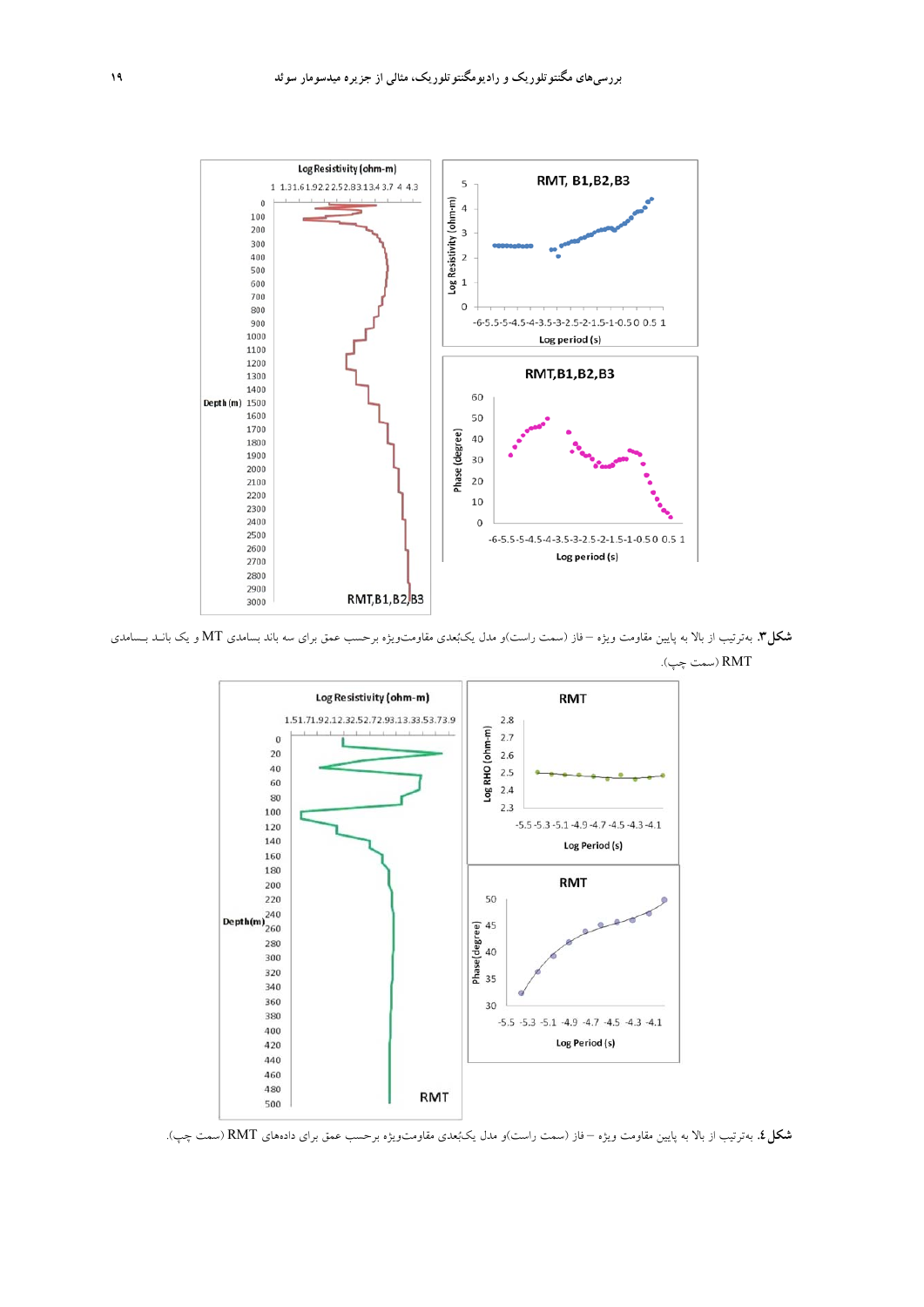

**شكل.5** بهترتيب از بالا به پايين مقاومت ويژه – فاز (سمت راست) <sup>و</sup> مدل يكبعدي مقاومتويژه برحسب عمق براي دادههاي باندهاي بسامدي1و<sup>2</sup> MT <sup>و</sup> بانـد بسامدي RMT) سمت چپ).

**6 نتيجهگيري** 

روش RMT بهخاطر استفاده از بازه بسامدي بالا داراي مزيتي است كه بيشتر ويژگيهاي بخش بالايي زير سطح زمين را نشان ميدهد و مزيت عمدة روش مگنتوتلوريك (MT (با بازه بسامدي وسيع در مقايسه با ساير روشهاي الكترومغناطيسي، عمق نفوذ زياد آن است كه به همين دليل از اين روش اغلب در بررسيهاي عميق (پوسته و گوشتة بالايي) استفاده ميشود. بنابراين با تفسير دادههاي اين دو روش با هم مي توانيم مشخصات الكتريكي لايههاي فوقاني پوسته زمين را از نزديك سطح زمين تا اعماق قابلملاحظه بهدست آوريم.

بررسيهاي تغييرات مقاومتويژه نسبت به عمق حاصل از تفسير دادههاي RMT و MT كه مستقيماً از

وارونسازي يكبعدي دادهها بهدست آمده است، ساختار الكتريكي قسمت فوقاني پوسته زمين را در جزيره ميدسومار تا گسترش عمق 3000 متري نشان ميدهد. از سطح تا عمق 200 متري مقاومتويژه الكتريكي كه با دادههاي RMT قابل ارزيابي است، كاهش مييابد، سپس اين كميت تا عمق 600 متري افزايش مييابد و در اعماق بيشتر، كاهش مقاومت ويژه الكتريكي تشخيص داده ميشود. از عمق حدود 900 متر تا 1300 متر نيز يك زون كاملاً رسانا با كمك دادهاي MT قابل تشخيص است.

نتايج وارونسازي دادهها بهخوبي با اطلاعات چاهي كه تا عمق 964 متري در جزيره حفرشده، همخواني دارد. از سطح تا عمق 200 متر با مقاومتويژه كم در حدود Ω*m*300 مشاهده ميشود كه تفسير اوليه آن